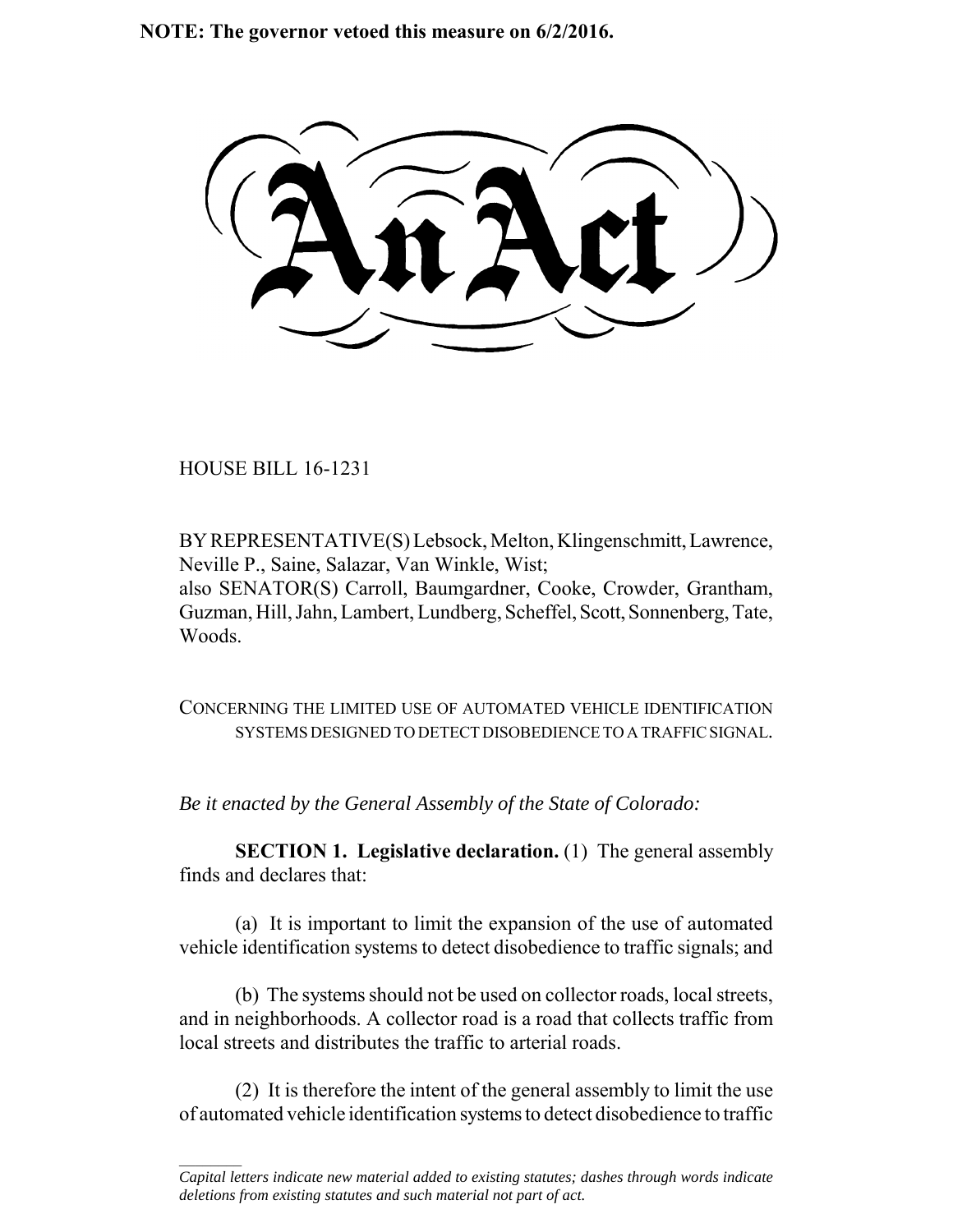signals in school zones, construction zones, and arterial roads.

**SECTION 2.** In Colorado Revised Statutes, 42-4-110.5, **add** (2) (h) as follows:

**42-4-110.5. Automated vehicle identification systems definition.** (2) A municipality may adopt an ordinance authorizing the use of an automated vehicle identification system to detect violations of traffic regulations adopted by the municipality, or the state, a county, a city and county, or a municipality may utilize an automated vehicle identification system to detect traffic violations under state law, subject to the following conditions and limitations:

(h) (I) THE STATE, A COUNTY, A CITY AND COUNTY, OR A MUNICIPALITY MAY ONLY USE AN AUTOMATED VEHICLE IDENTIFICATION SYSTEM DESIGNED TO DETECT DISOBEDIENCE TO A TRAFFIC CONTROL SIGNAL:

(A) WITHIN A SCHOOL ZONE, AS DEFINED IN SECTION 42-4-615;

(B) WITHIN A MAINTENANCE, CONSTRUCTION, OR REPAIR ZONE DESIGNATED PURSUANT TO SECTION 42-4-614; AND

(C) TO DETECT A TRAFFIC VIOLATION ON AN ARTERIAL ROAD.

(II) FOR THE PURPOSES OF THIS PARAGRAPH (h), "ARTERIAL ROAD" MEANS A MAJOR ROADWAY INTENDED PRIMARILY TO SERVE THROUGH TRAFFIC, WHERE ACCESS IS CAREFULLY CONTROLLED. THE FACT THAT A DRIVEWAY DIRECTLY ACCESSES A ROAD DOES NOT, BY ITSELF, PREVENT THE ROAD FROM BEING AN ARTERIAL ROAD.

(III) A GOVERNMENTAL ENTITY THAT ASSESSES ANY FINES THROUGH THE USE OF AN AUTOMATED VEHICLE IDENTIFICATION SYSTEM DESIGNED TO DETECT DISOBEDIENCE TO A TRAFFIC SIGNAL MAY USE THE MONEY ONLY FOR TRAFFIC SAFETY IMPROVEMENTS, TRAFFIC ENFORCEMENT, AND RELATED PURPOSES.

(IV) NOTWITHSTANDING SUBPARAGRAPH (I) OF THIS PARAGRAPH (h), THE STATE, A COUNTY, A CITY AND COUNTY, OR A MUNICIPALITY MAY NOT USE AN AUTOMATED VEHICLE IDENTIFICATION SYSTEM DESIGNED TO

## PAGE 2-HOUSE BILL 16-1231